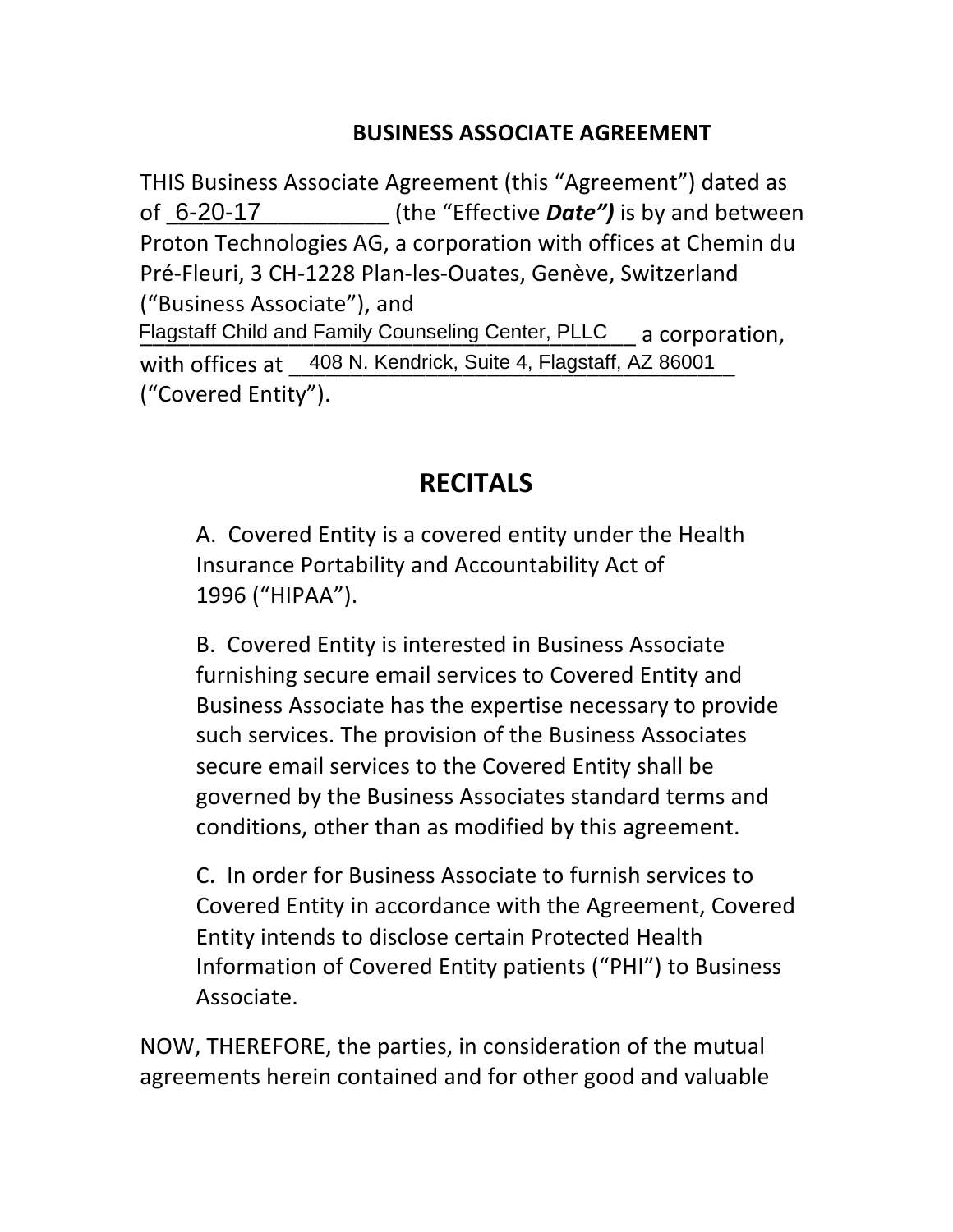consideration, the receipt and adequacy acknowledged, do hereby agree as follows:

### **Definition:**

Terms used, but not otherwise defined, in this Agreement shall have the same meaning as those terms in the Privacy Rule.

a. Business Associate. "Business Associate" shall mean Proton Technologies AG.

b. Covered Entity. "Covered Entity" shall mean Flagstaff Child and Family Counseling Center, PLLC, using the Hush services on the domain:\_www.flagcounseling.com\_\_\_\_\_\_\_\_\_\_\_\_\_\_\_\_\_\_\_\_\_\_\_\_\_\_\_.

- c. HIPAA Rules "HIPAA Rules" shall mean the Privacy, Security, Breach Notification and Enforcement Rules at 45 CFR Part 160 and Part 164.
- d. Individual. "Individual" shall have the same meaning as the term "individual" in 45 CFR 160.103 and shall include a person who qualifies as a personal representative in accordance with  $45$  CFR  $164.502(g)$ .
- e. Protected Health Information. "Protected Health Information" shall have the same meaning as the term "protected health information" in 45 CFR 160.103, limited to the information created or received by Business Associate from or on behalf of Covered Entity.
- f. Required By Law. "Required By Law" shall have the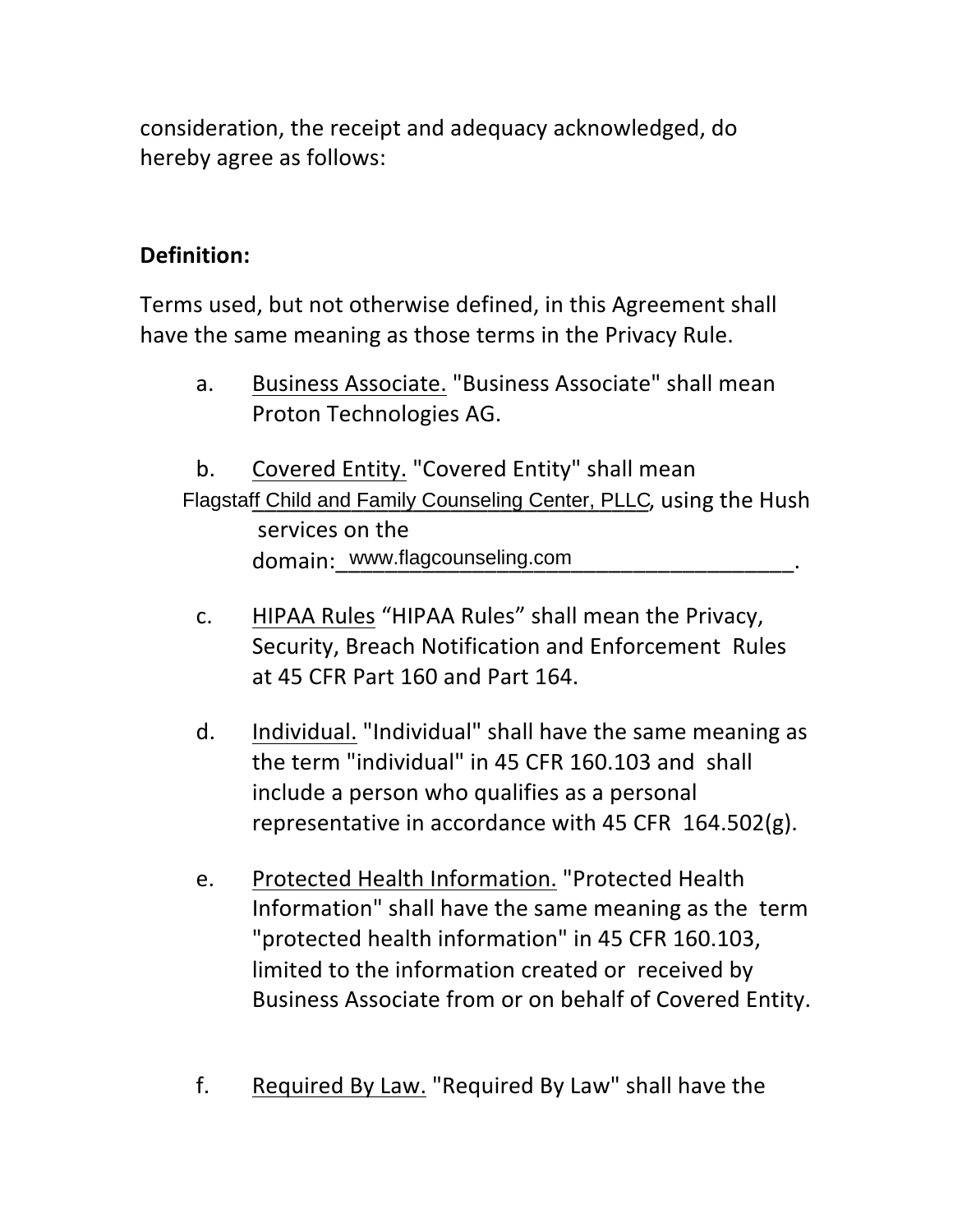same meaning as the term "required by law" in 45 CFR 164.103. 

g. Secretary. "Secretary" shall mean the Secretary of the Department of Health and Human Services or his designee. 

#### **1. Obligations and Activities of Business Associate**

- a. Business Associate agrees not to use or disclose Protected Health Information other than as permitted or required by the Agreement or as Required By Law.
- b. Business Associate agrees to use appropriate safeguards and comply with subpart C of 45 CFR part 164 with respect to electronic protected health information, to prevent use or disclosure of the Protected Health Information other than as provided for by this Agreement.
- c. Business Associate agrees to mitigate, to the extent practicable, any harmful effect that is known to Business Associate of a use or disclosure of Protected Health Information by Business Associate in violation of the requirements of this Agreement.
- d. Business Associate agrees to report to Covered Entity any use or disclosure of the Protected Health Information not provided for by this Agreement of which it becomes aware, including breaches of unsecured protected health information as required at 45 CFR 169.410 and any security incident of which it becomes aware.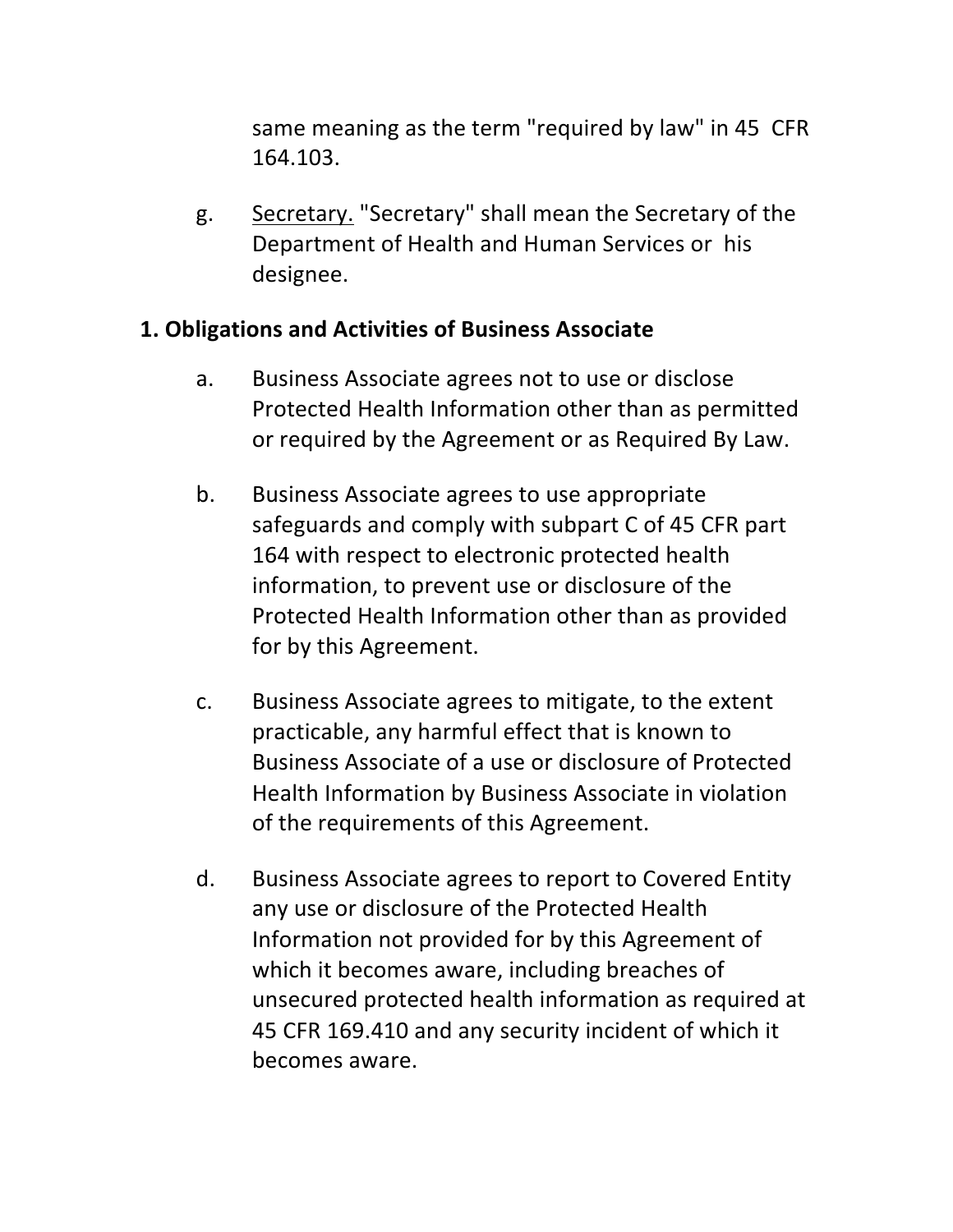- e. Business Associate agrees to ensure that any agent, including a subcontractor, to whom it provides Protected Health Information received from, or created or received by Business Associate on behalf of Covered Entity agrees to the same restrictions and conditions that apply through this Agreement to Business Associate with respect to such information.
- f. Business Associate agrees to make internal practices, books, and records, including policies and procedures and Protected Health Information, relating to the use and disclosure of Protected Health Information received from, or created or received by Business Associate on behalf of, Covered Entity available to the Covered Entity, or to the Secretary, in a time and manner (within 30 calendar days following written request from Covered Entity) or designated by the Secretary, for purposes of the Secretary determining Covered Entity's compliance with the HIPAA Rules.
- g. Business Associate agrees to document such disclosures of Protected Health Information and information related to such disclosures as would be required for Covered Entity to respond to a request by an Individual for an accounting of disclosures of Protected Health Information in accordance with 45 CFR 164.528.
- h. Business Associate agrees to provide to Covered Entity or an Individual, within 30 calendar days after written request, information collected in accordance with Section 1. g., of this Agreement, to permit Covered Entity to respond to a request by an Individual for an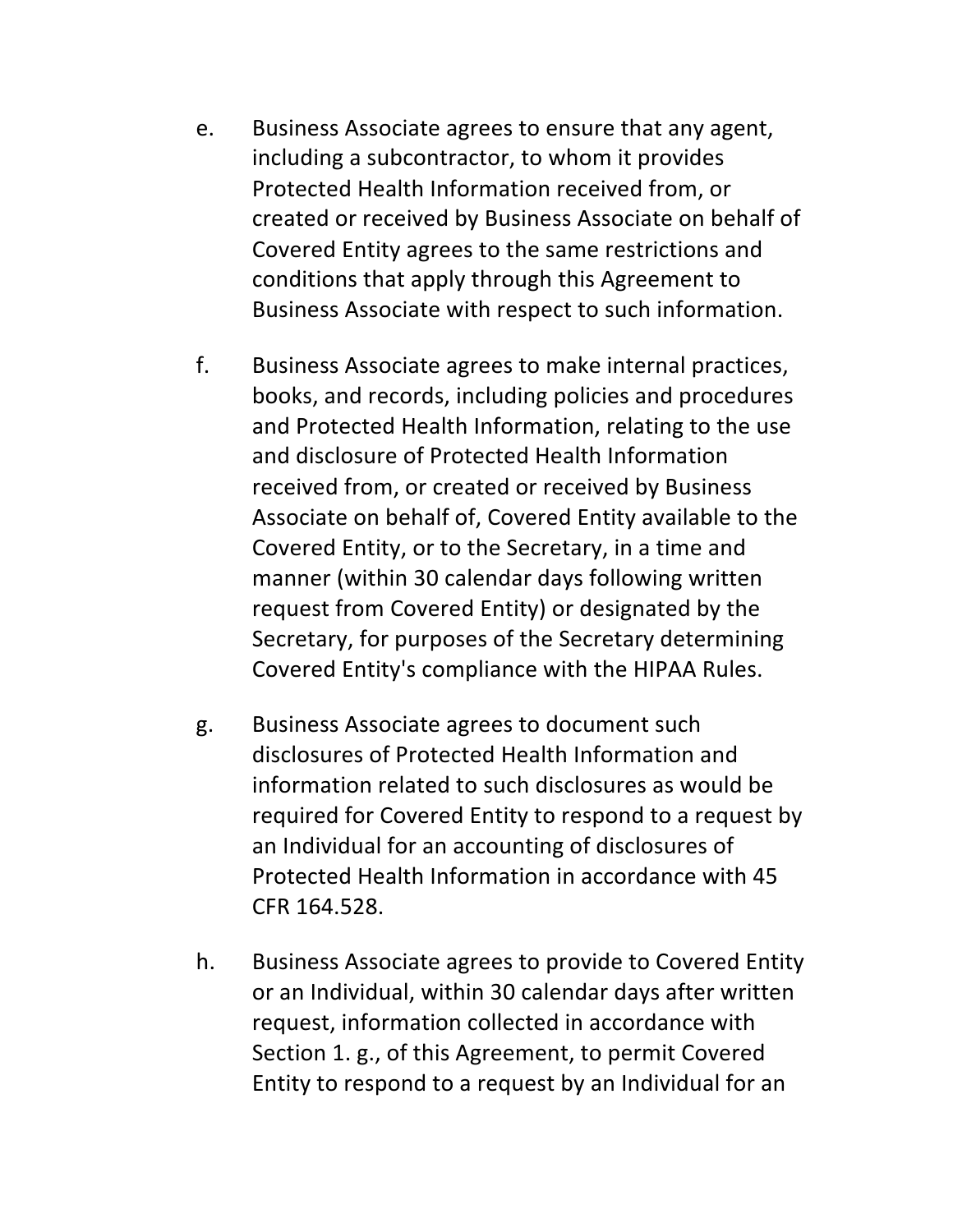accounting of disclosures of Protected Health Information in accordance with 45 CFR 164.528.

#### **2.** Permitted Uses and Disclosures by Business Associate

Except as otherwise limited in this Agreement, Business Associate may only use or disclose Protected Health Information to perform functions, activities, or services for, or on behalf of, Covered Entity as specified in this Business Associate Agreement, provided that such use or disclosure would not violate the HIPAA Rules if done by Covered Entity or the minimum necessary policies and procedures of the Covered Entity.

#### **3.** Specific Use and Disclosure Provisions

Business Associate may use Protected Health Information to report violations of law to appropriate Federal and State authorities, consistent with  $164.502(j)(1)$ .

## **4. Obligations of Covered Entity**

- a. Covered Entity shall notify Business Associate of any limitation(s) in its notice of privacy practices of Covered Entity in accordance with 45 CFR 164.520, to the extent that such limitation may affect Business Associate's use or disclosure of Protected Health Information.
- b. Covered Entity shall notify Business Associate of any changes in, or revocation of, permission by Individual to use or disclose Protected Health Information, to the extent that such changes may affect Business Associate's use or disclosure of Protected Health Information.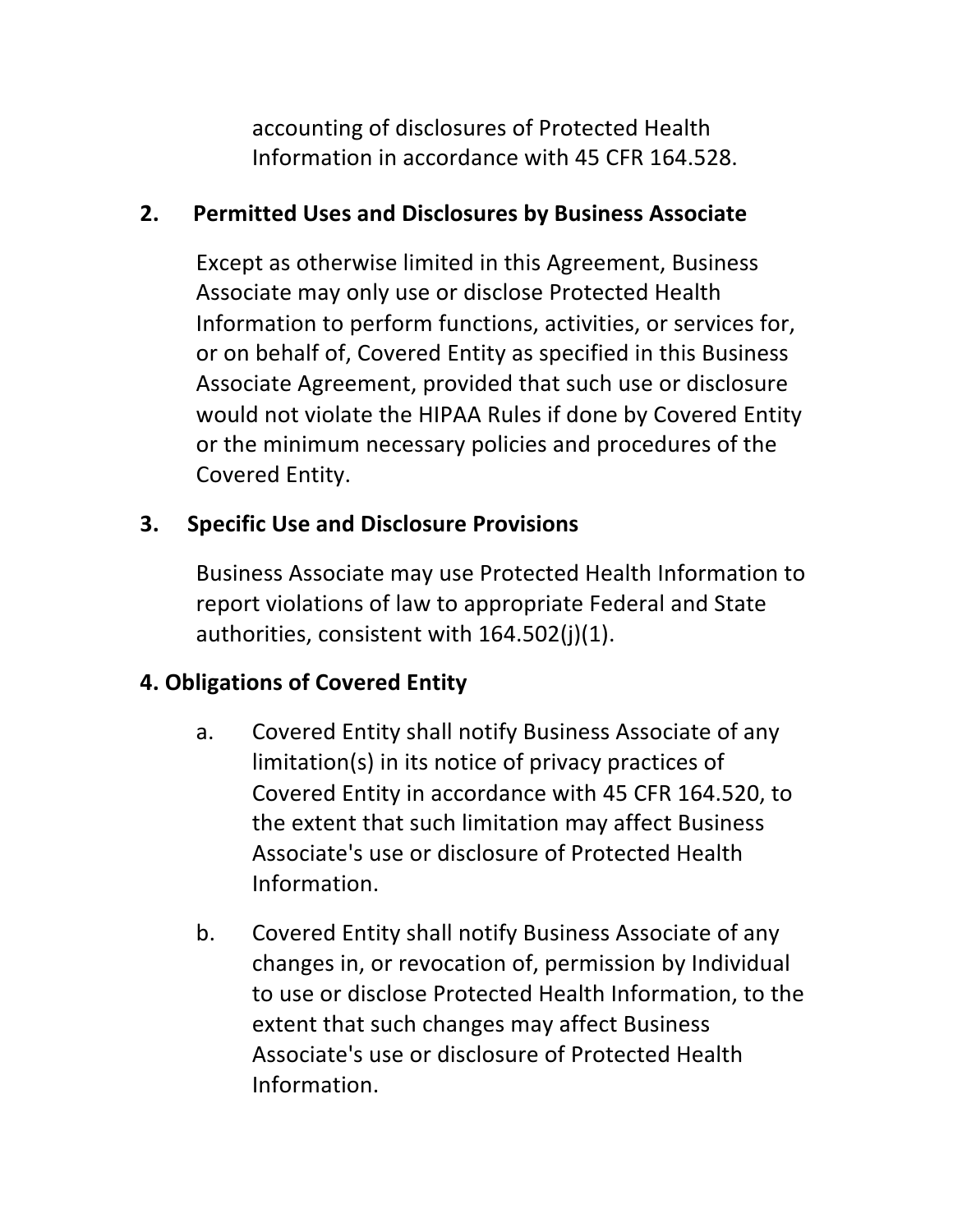c. Covered Entity shall notify Business Associate of any restriction to the use or disclosure of Protected Health Information that Covered Entity has agreed to in accordance with 45 CFR 164.522, to the extent that such restriction may affect Business Associate's use or disclosure of Protected Health Information.

## **5. Permissible Requests by Covered Entity**

Covered Entity shall not request Business Associate to use or disclose Protected Health Information in any manner that would not be permissible under the HIPAA Rules if done by Covered Entity. 

# **6. Term and Termination**

- a. Term. The Term of this Agreement shall be effective as of the date of this agreement, and shall terminate when all of the Protected Health Information provided by Covered Entity to Business Associate, or created or received by Business Associate on behalf of Covered Entity, is destroyed or returned to Covered Entity, or, if it is infeasible to return or destroy Protected Health Information, protections are extended to such information, in accordance with the termination provisions in this Section.
- b. Termination by Business Associate. Should the Business Associate terminate its secure email services to the Covered Entity in accordance with its standard terms and conditions, this agreement will be terminated as at the same date.
- c. Termination for Cause. Upon Covered Entity's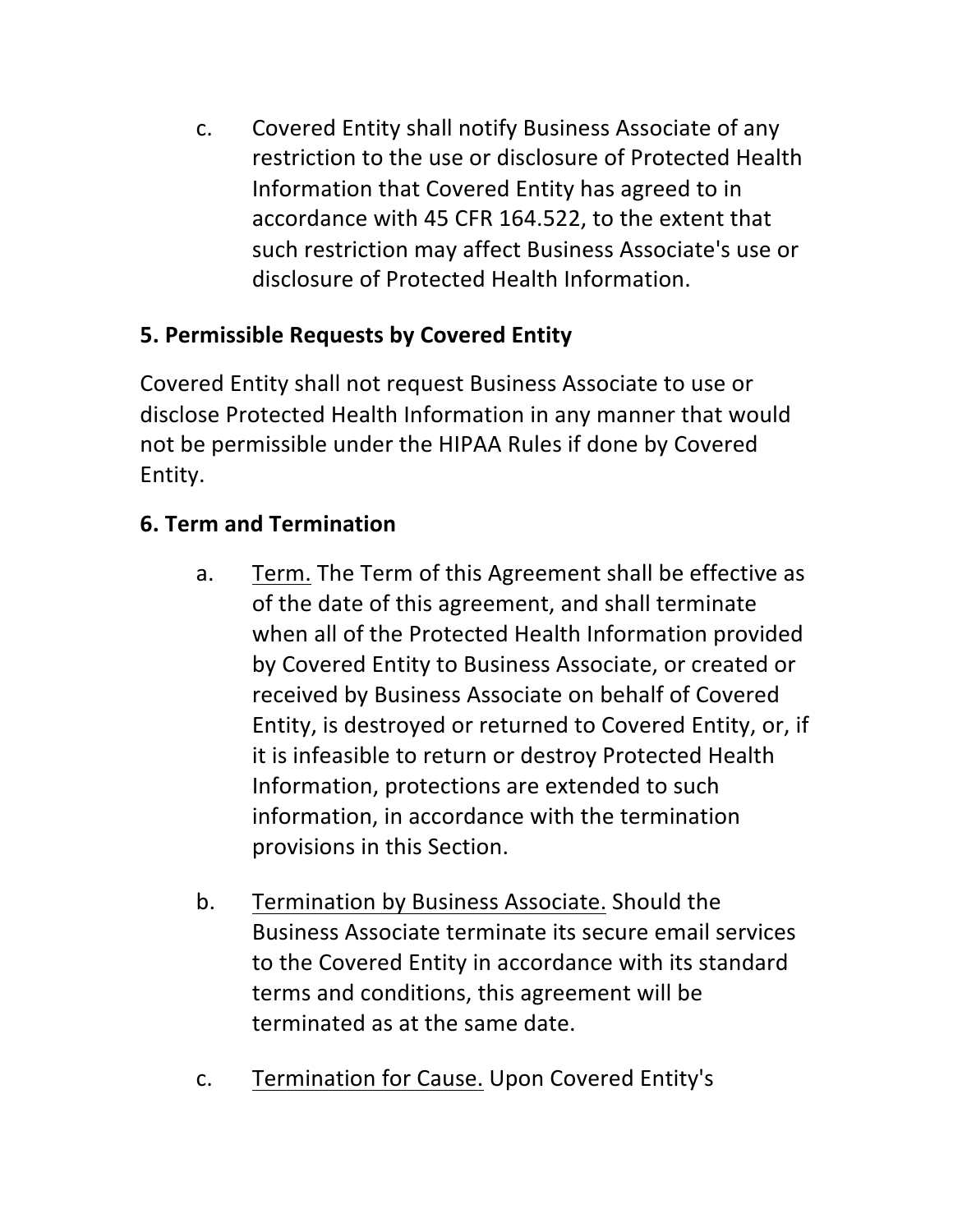knowledge of a material breach by Business Associate, Covered Entity shall either:

- 1. Provide an opportunity for Business Associate to cure the breach or end the violation within 10 calendar days. If Business Associate does not cure the breach or end the violation within 10 days, this agreement may be terminated.
- 2. Covered Entity shall immediately terminate this Agreement. If Business Associate has breached a material term of this Agreement and cure is not possible; or
- 3. If neither termination nor cure are feasible, Covered Entity shall report the violation to the Secretary.
- d. Effect of Termination.
	- 1. Upon termination of this Agreement, for any reason, Business Associate shall return or destroy all Protected Health Information received from Covered Entity, or created, maintained, or received by Business Associate on behalf of Covered Entity. This provision shall apply to Protected Health Information that is in the possession of subcontractors or agents of Business Associate. Business Associate shall retain no copies of the Protected Health Information;
	- 2. Retain only that protected health information which is necessary for Business Associate to continue its proper management and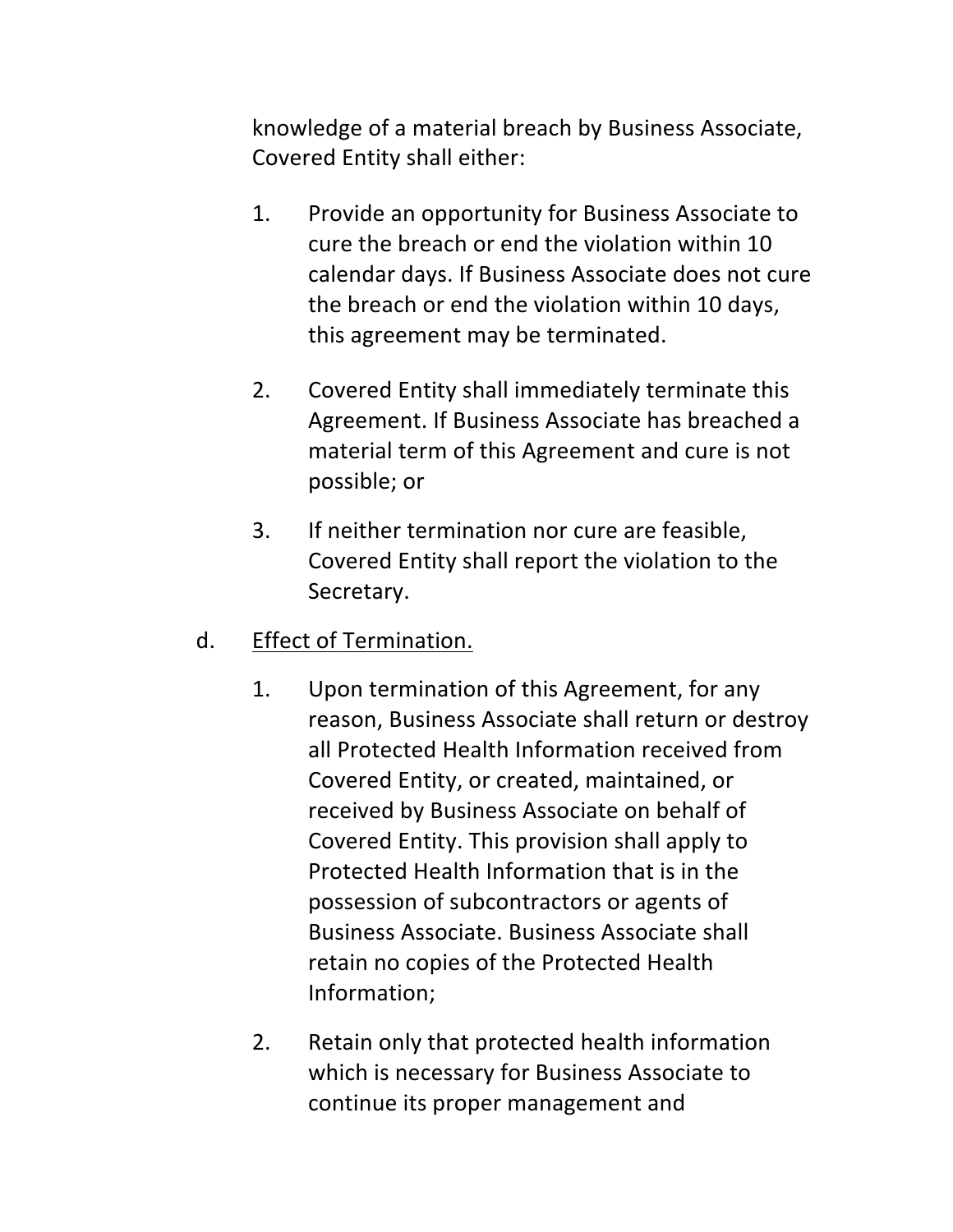administration or to carry out its legal responsibilities; 

- 3. Return to covered entity  $\lceil$  or, if agreed to by covered entity, destroy] the remaining protected health information that the business associate still maintains in any form;
- 4. Continue to use appropriate safeguards and comply with Subpart C of 45 CFR part 164 with respect to electronic protected health information to prevent use or disclosure of the protected health information, other than as provided for in this Section, for as long as business associate retains the protected health information;
- 5. Not use or disclose the protected health information retained by business associate other than for the purposes for which such protected health information was retained and subject to the same conditions set out in Section 2 above under "Permitted Uses and Disclosures By Business Associate" which applied prior to termination; and
- 6. Return to covered entity [or, if agreed to by covered entity, destroy] the protected health information retained by business associate when it is no longer needed by business associate for tis proper management and administration or to carry out its legal responsibilities.

#### **7. Miscellaneous**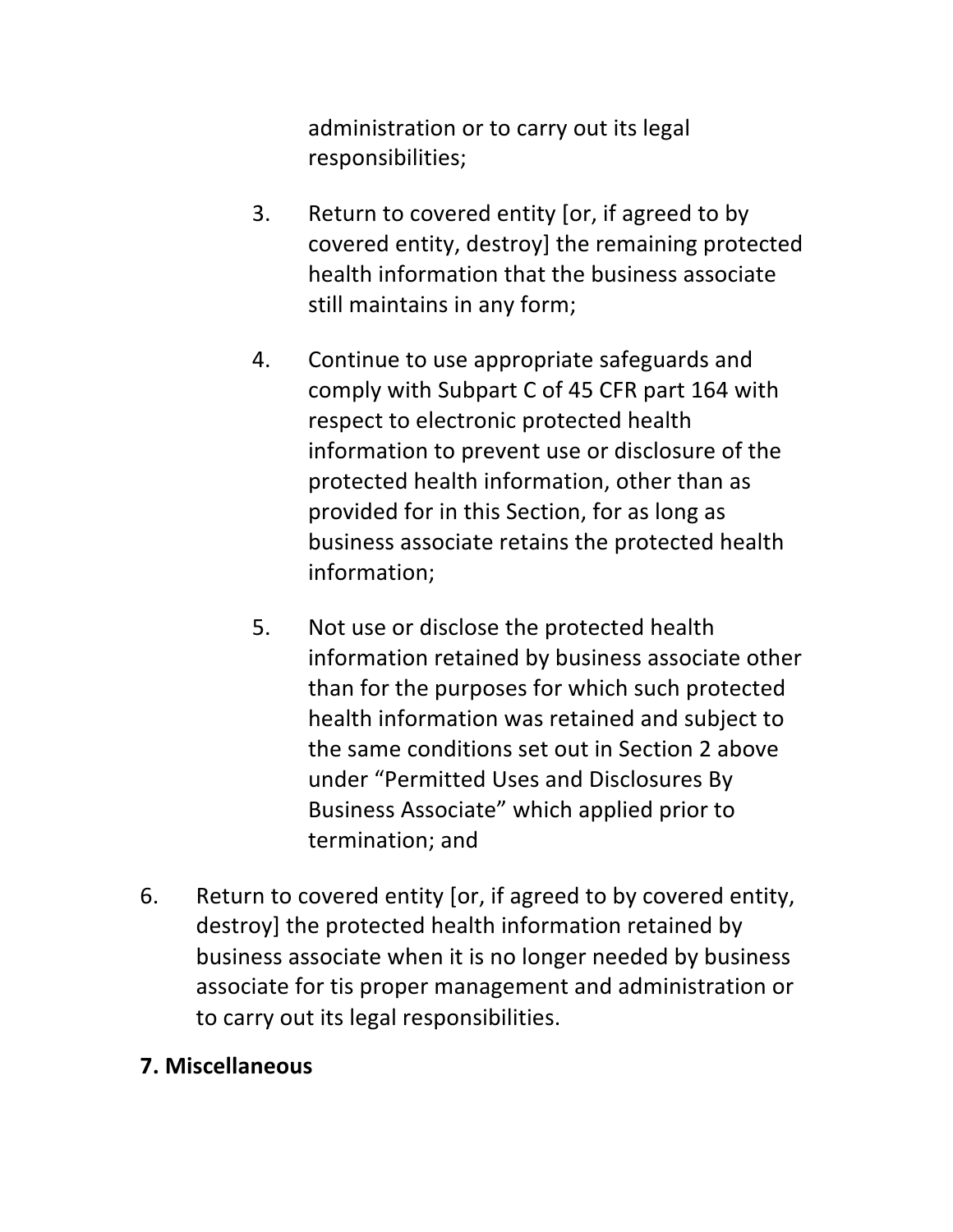- a. Regulatory References. A reference in this Agreement to the HIPAA Rules means the HIPAA Rules as in effect or as amended.
- b. Amendment. The Parties agree to take such action as is necessary to amend this Agreement from time to time as is necessary for Covered Entity to comply with the requirements of the HIPAA Rules and the Health Insurance Portability and Accountability Act of 1996, Pub. L. No. 104f191.
- c. Survival. The respective rights and obligations of Business Associate under Section 6, of this Agreement shall survive the termination of this Agreement.
- d. Interpretation. Any ambiguity in this Agreement shall be resolved to permit Covered Entity to comply with the Privacy Rule.

Covered Entity:

Flagstaff Child and Family Counseling Center, PLLC<br>————————————————————

Signature:  $\sqrt{4\pi}$ 

Title: 

\_\_\_\_\_\_\_\_\_\_\_\_\_\_\_\_\_\_\_\_\_\_\_\_\_\_\_\_\_\_\_ Manager

Date: 

Proton Technologies AG

\_\_\_\_\_\_\_\_\_\_\_\_\_\_\_\_\_\_\_\_\_\_\_\_\_\_\_\_\_\_\_ 6-20-17